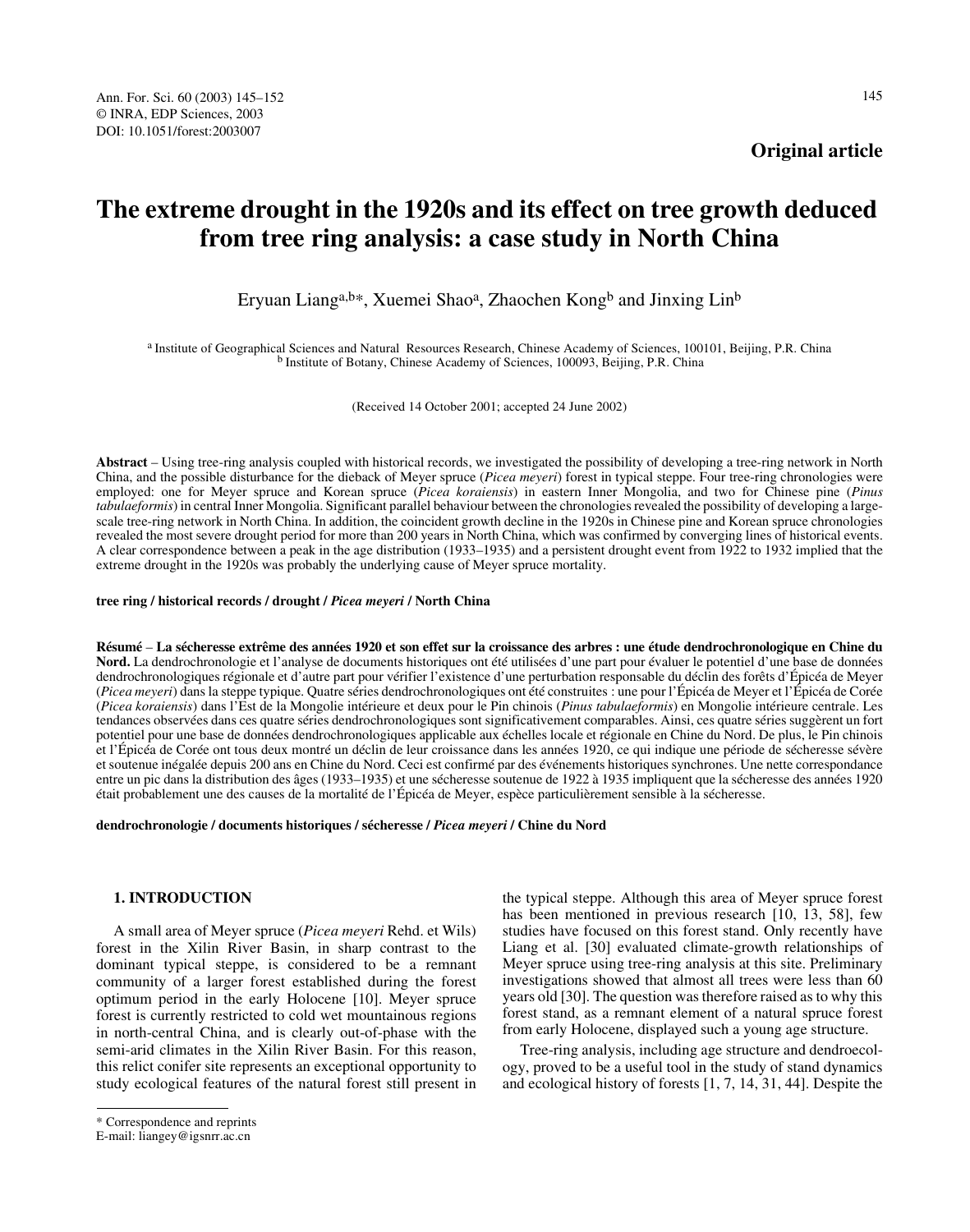absence of dead trees, stumps, and few old trees dating back to the 1920s in the Meyer spruce forest stand in the typical steppe, other old conifer forest stands can be found around the typical steppe. Thus, a tree-ring database covering a broad range of spatial and temporal scales may provide an alternative approach to assess and understand the stand dynamics of the remnant Meyer spruce forest based on the comparison between the chronology of Meyer spruce and other tree-ring chronologies.

The steppe occupies a large area in northern China, but it has only a restricted distribution of natural forest. Moreover, intensive human activity due to increasing population density, inappropriate land clearing for agriculture and economic pressure in recent centuries have increased the loss of the forest in the semi-arid steppes of northern China, and the forest has become much more fragmented [12]. To date, only disjunctive patches of forests exist as remnants scattering throughout their native range. Remarkably, the steppe in North China represents a large geographic gap with regard to treering data. In addition to Meyer spruce chronology (XLPI) in the typical steppe of the Xilin River Basin, eastern Inner Mongolia, three other chronologies have been constructed in the remnant forest stands, including two Chinese pine (*Pinus tabulaeformis* Carr) chronologies in Jungar Banner (JGB) and Huhhot (HHT) in an agro-pastoral ecotone of central Inner Mongolia, and one Korean spruce (*Picea koraiensis* Nakai) chronology (BYAB) from a forest-steppe ecotone in eastern Inner Mongolia. Thus, another question arose as to whether the gap of tree-ring data in the steppe can be bridged by linking the XLPI chronology in typical steppe with the three other chronologies from more distant areas. This connection is crucial for an adequate understanding of the stand history of the Meyer spruce forest in the typical steppe.

The aims of the current study are (i) to make a preliminary assessment of the possible development of a large-scale treering network to fill the gap of tree-ring data in north China; and (ii) to investigate the synchronous disturbances responsible for the young age structure of Meyer spruce in typical steppe by using tree-ring analysis in conjunction with historical records.

## **2. MATERIALS AND METHODS**

#### **2.1. Sampling sites**

The Xilin River Basin (*figure 1*), located in eastern Inner Mongolia, lies at an altitude varying from 900 m above sea level (a.s.l.) in the northwestern lower reaches of Xilin River to 1400 m a.s.l. in the eastern hilly region [6]. A sandy belt with a mean width of 10 km is situated along the middle reaches of the Xilin River. Perennial and annual grasses are dominant in this region and form a typical steppe landscape. A patch (about 2 ha) of natural Meyer spruce forest (43° 42' N, 116° 54' E, 1315 m a.s.l.) is located in the core zone of the UNESCO/MAB (United Nations Educational, Scientific and Cultural Organization/Man and the Biosphere Programme) Xilingol Grassland Nature Reserve in typical steppe of the Xilin River Basin. This patch of conifers contains less than 100 individual trees and grows on the shady slope of an eolian sandy dune situated in the western part of the sandy belt. In August 1994, 42 cores from 21 trees were taken and analyzed [30].

Both Chinese pine forest stands in Huhhot (HHT) and Jungar Banner (JGB) in central Inner Mongolia (*figure 1*) are also considered to be remnant elements of forests from the early Holocene [12]. The Chinese pine forest (JGB) is adjacent to Agui temple and is located on the north-facing slopes along an east-west loessic hill (39° 29' N, 110 °42' E, 1347 m a.s.l.) about 1000 m long. The HHT forest stand is located around Lamadong temple and is restricted to the southern hillside (40° 48' N, 111°17' E, 1300 m a.s.l.) of Da Qingshan (Mts) (the summit is about 2300 m in elevation). Because of their religious beliefs, the residents tend to protect the temple and the environment surrounding it. Thus, the forests around the temple have escaped logging and other anthropogenic damage, and have persisted throughout the centuries due to the shield-effect of nearby temples.

Korean spruce forest (BYAB) is situated in Baiyunaobao Nature reserve (43° 30'–43° 36' N, 117° 04'–117° 16' E, 1300–1500 m a.s.l.), in the foothills of Da Hinggan Ling (Mts) (*figure 1*). This forest stand belongs to the forest-steppe ecotone of eastern Inner Mongolia. The residents believe that these trees are supernatural beings, which prevents the forest from being logged [56]. The taxonomy of this species remains questionable. In this study, Korean spruce was used according to Zhang [57] and Zhao et al. [58].

The samples in HHT and BYAB sites were taken in 1991 and 1988, and the chronologies were constructed in 1994 by Zhang [57]. XLPI and JGB samples were taken in 1994 and 1999 by the authors of this paper.

## **2.2. Climatic data**

Climatic data in the Xilin River Basin were obtained from the nearby Xilin Hot Meteorological Station (43° 57' N, 116° 04', 991 m a.s.l.), about 72 km northwest of the sampled Meyer spruce stand. This meteorological station provided daily precipitation and temperature data recorded continuously since 1951. A typical continental and semiarid temperate steppe climate predominates in the Xilin River Basin [6]. Winter is cold and dry, while summer is warm and wet. The mean annual temperature was about –0. 4 °C from 1951 to 1994, with mean monthly minimum (January) and maximum (July) temperatures of  $-19.5$  °C and 20.8 °C, respectively. The annual precipitation was about 350 mm for the period 1951 to 1994 with 70% of rainfall occurring from June to August. The peak precipitation occurs in July. The average frost-free period is 105 days. Moreover, this region is characterized by a large variation of annual precipitation, which fluctuates between 180 mm and 500 mm. The annual evaporation varies from 1600 mm to 1800 mm. Prevailing winds are from the north and northwest.

The meteorological stations near HHT and JGB stands are located in Hhhot (40° 49' N, 111° 41', 1063 m a.s.l.) and Dongsheng (39° 50' N, 109° 59', 1460 m a.s.l.), respectively. Annual rainfall in Huhhot and Jungar Banner in central Inner Mongolia is about 400 mm with 60% occurrence from June to August. The highest precipitation occurs in August, with one-month lag compared to the eastern region of Inner Mongolia. The annual temperature is around  $6-8$  °C, mean monthly minimum in January and maximum temperature in July are about 11.8 °C and 23.3 °C, respectively.

The meteorological station near Baiyunaobao is in Linxi  $(43° 36' N, 118° 04', 799 m a.s.l.)$ . The annual rainfall in Baiyunaobao is about 450 mm with 68% occurring from June to August. Monthly precipitation shows a pronounced maximum in July. Mean annual temperature is about  $-1.4$  °C; the minimum temperature occurs in January and the maximum in July with monthly means equal to –23.4 °C and 14.7 °C, respectively. The relatively wet and cold climate in this site is more favorable for the growth of spruce than the climate of the typical steppe.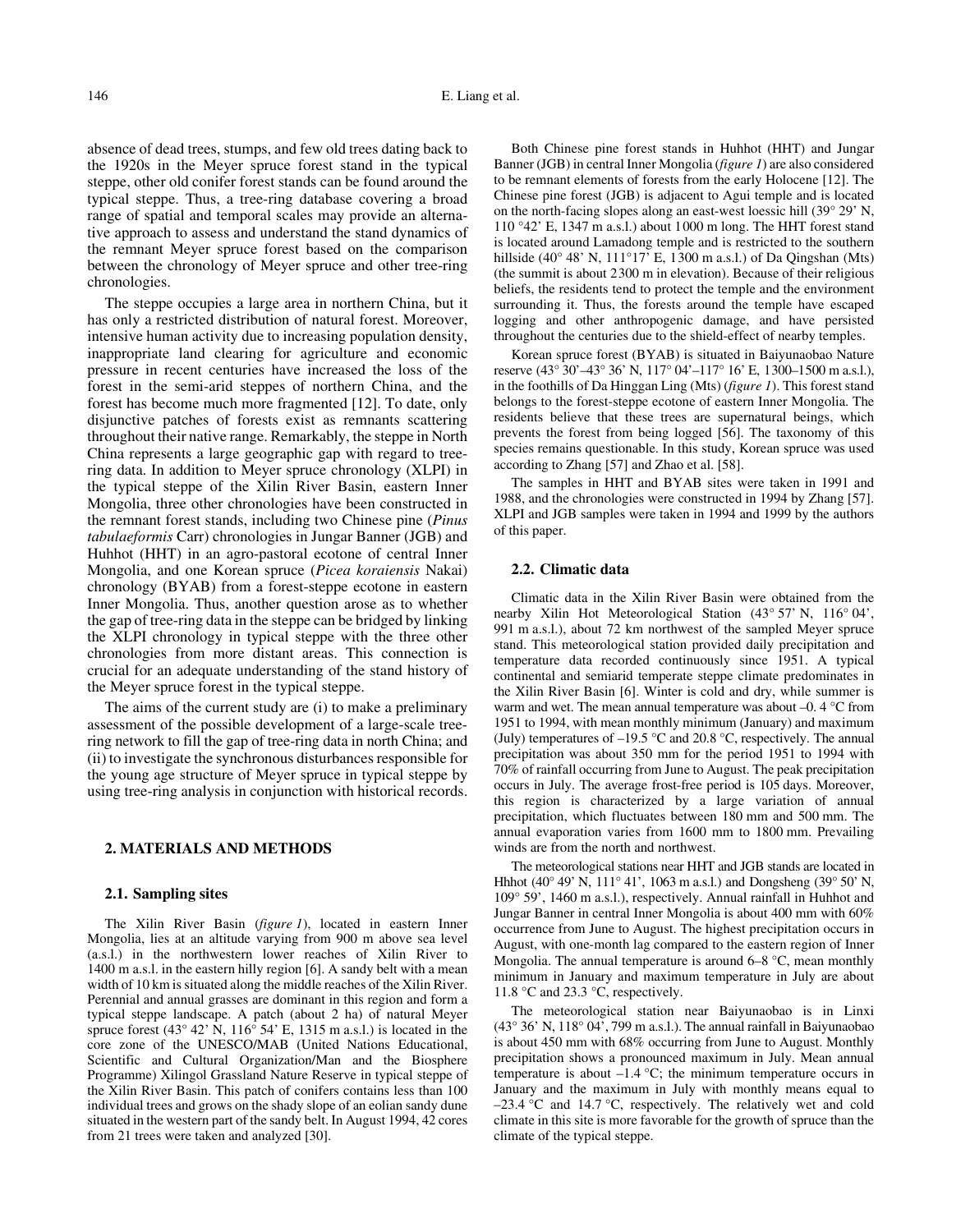

**Figure 1.** Map of the study area showing the meteorological stations and tree-ring sampling sites in the Xilin River Basin, Baiyunaobao Nature Reserve, Loess Plateau and Da Qingshan (Mts). Meyer spruce site (XLPI) is located on sandy land in the typical steppe of the Xilin River Basin; Korea spruce site (BYAB) is from the forest-steppe ecotone in eastern Mongolia. Chinese pine site (JGB) in Jungar Banner is close to Mu Us and Kubuqi deserts on the Loess Plateau; Chinese pine site (HHT) is in the Da Qingshan, near the margin of Loess plateau. The two Chinese pine sites (JGB and HHT) are located in the agro-pastoral ecotone in central Inner Mongolia.

**Table I.** Site description and general characteristics of the four tree-ring width standardized chronologies. *R*<sub>S</sub> and SNR represent the signal to noise ratio and the correlation between the series (See Liang et al. 2001, for a description of these statistics).

| Chronology  | <b>Species</b> | Elevation m a.s.l. | Time span | Trees/cores | $R_{\rm S}$ | <b>SNR</b> |
|-------------|----------------|--------------------|-----------|-------------|-------------|------------|
| <b>BYAB</b> | Korean spruce  | 1400               | 1863-1988 | 11/22       | 0.519       | 11.35      |
| <b>HHT</b>  | Chinese pine   | 1300               | 1622-1991 | 19/38       | 0.503       | 17.68      |
| JGB         | Chinese pine   | 1347               | 1850-1998 | 24/50       | 0.748       | 67.67      |
| <b>XLPI</b> | Meyer spruce   | 1315               | 1930–1994 | 21/39       | 0.467       | 14.44      |

## **2.3. Methods**

The cores were visually crossdated on the basis of ring-width patterns [11, 16, 46]. Annual radial increments were measured to the nearest 0.01 mm using a digitizing tablet interfaced with a computer. The absolute ring dating was subsequently assessed by using a COFECHA computer program [20]. This procedure resulted in the elimination of 12 cores for the JGB site (out of a total of 62 cores from 30 dominant trees) and 60 cores for the HHT site (out of a total of 98 cores from 48 trees). Twenty-two cores from 11 trees in the BYAB site remained and 3 short cores were eliminated in the XLPI site (out of a total of 42 cores from 21 trees).

Ring width series were further standardized using the cubic smoothing spline to eliminate tree specific growth trends that resulted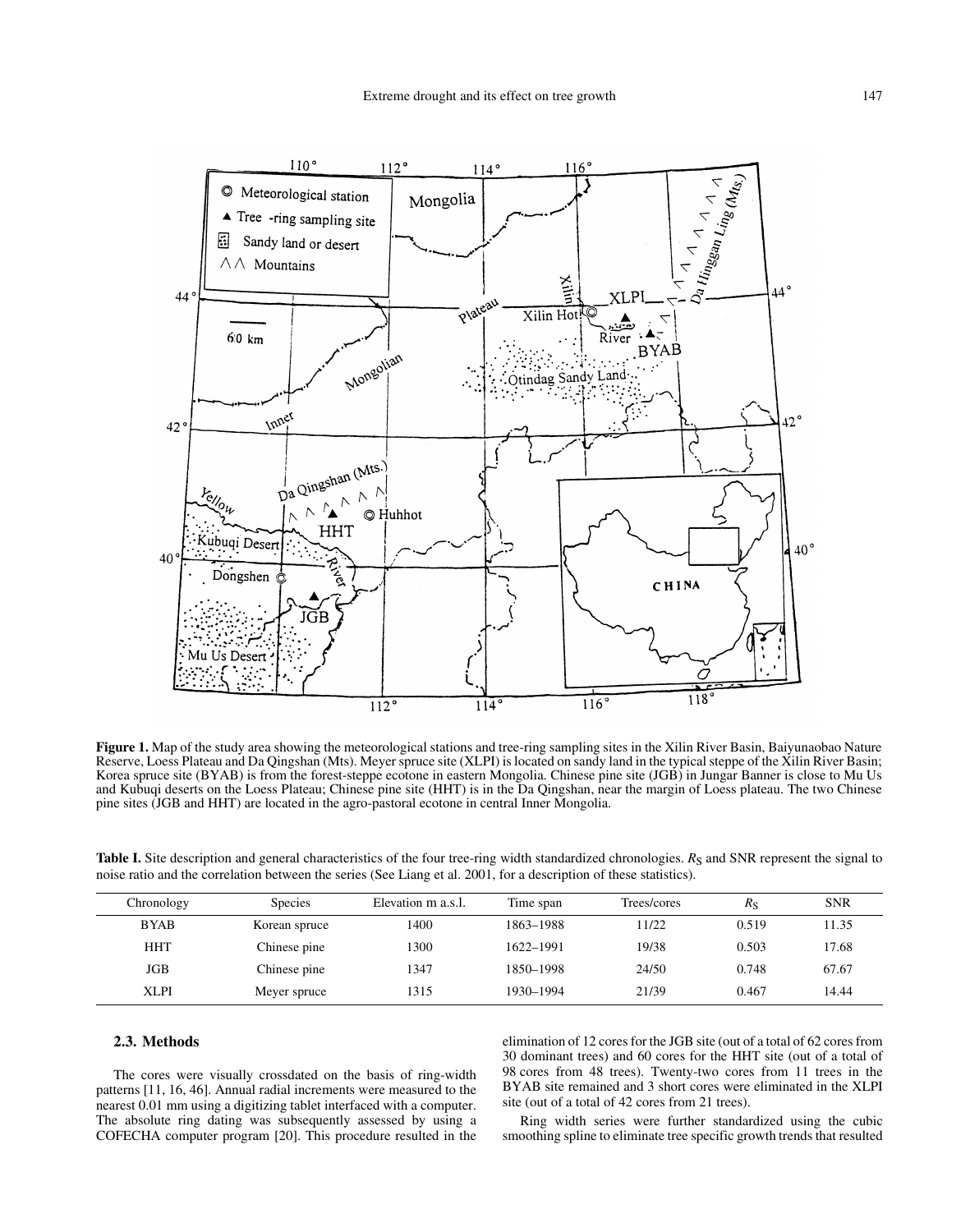

**Figure 2.** Age distribution of 21 Meyer spruce trees with a diameter above 20 cm. The increment cores were sampled in August 1994. Tree ages represented here are the possible germination age of trees, which was estimated by adding 10 years to the pith age at the breast height.

from age, size difference and competition [9]. Thus, ring-width measurements of each core were divided by the fitted spline values to produce a standardized tree ring series for each core. These dimensionless index series were then averaged for each site by using the biweight robust mean to develop a standardized chronology for each site. Site description and general characteristics of the four treering width standardized chronologies were summarized in *table I*.

The age structure of Meyer spruce in the typical steppe was investigated in the field, and the analysis of increment cores from the breast height of 21 trees among the oldest was performed in the laboratory in 1999. The harvesting of seedlings and older trees to estimate growth to breast height was not allowed in the core zone of the natural reserve, the ages of seedlings within the forest boundaries were identified by counting terminal bud scars along the stems in the field. Five additional cores taken at the base of the stem and going close to the pith gave the date of germination of 5 Meyer spruce trees among the oldest, though the earliest collar of the trees and the tree ring formed during the first year of life cannot be identified. After comparing the number of tree rings at the base of the trees and at breast height, the actual age of trees was calculated by adding 10 years to the pith age at breast height.

The synchronization among the four chronologies was checked by the student's t-test to determine the degree of correlation between the four chronologies [16]. The correlation between the chronologies was calculated for a common period (59 years) and a maximum overlap period. Since the existence of a statistically significant correlation was the first step for establishing a tree-ring network and for evaluating the similarity of tree growth patterns, all statistical procedures were evaluated at *P* < 0.05 level of significance (t-test).

The percentage of identical growth trends from one year to another was registered as slope equivalence or "Gleichäufigkeit" [5, 47]. This statistical method was frequently applied to evaluate the similarity between the site chronologies  $[5, 4\overline{7}]$ . In this study, the "Gleichäufigkeit" values between the four chronologies were calculated.

Response functions were used to identify the response of radial growth to the precipitation variance [16]. The precipitation data were

**Table II.** Cross correlations between the four tree-ring width chronologies. R and r are the correlation coefficients calculated for the maximum overlap periods and a 59-yr common period, respectively. G is the slope equivalence (given as  $%$  Gleichläufigkeit). Significance (Student's t-test) at  $P = 0.05$ ,  $P = 0.01$ , and  $P = 0.001$  levels are respectively indicated by one, two, and three asterisks.

| Chronology  | <b>BYAB</b>                                   | HHT                                             | JGB                                             | XLPI                                        |
|-------------|-----------------------------------------------|-------------------------------------------------|-------------------------------------------------|---------------------------------------------|
| <b>BYAB</b> |                                               | $R = 0.263$ **<br>$r=0.345*$<br>$G = 55.08\%$   | $R=0.198*$<br>$r=0.227$<br>$G = 50.85\%$        | $R=0.401$ **<br>$r=0.401$ **<br>$G=70.69\%$ |
| <b>HHT</b>  | $R = 0.263$ **<br>$r=0.345*$<br>$G = 55.08\%$ |                                                 | $R = 0.567$ ***<br>$r=0.661$ ***<br>$G=80.51\%$ | $R = 0.214$<br>$r=0.235$<br>$G=61.29\%$     |
| JGB         | $R=0.198*$<br>$r=0.227$<br>$G = 50.85\%$      | $R = 0.567$ ***<br>$r=0.661$ ***<br>$G=80.51\%$ |                                                 | $R = 0.316$ **<br>$r=0.342**$<br>$G=60.94%$ |
| XLPI        | $R=0.401$ **<br>$r=0.401$ **<br>$G=70.69\%$   | $R = 0.214$<br>$r=0.235$<br>$G=61.29\%$         | $R = 0.316$ **<br>$r=0.342**$<br>$G=60.94\%$    |                                             |

from the nearby meteorological stations mentioned above. Thirteen months from August of the year *n*–1 to August of the year n were used. A common period in 41 years (XLPI, JGB and HHT) and 37 years (BYAB) between the precipitation records and the chronologies was calculated.

## **3. RESULTS**

## **3.1. Age structure of Meyer spruce forest**

Seedlings of Meyer spruce from 1 to 10 years old can be observed in the field by counting the terminal bud scars. The age structure of the 21 old trees showed a good community succession (*figure 2*). Only one tree was established in the 1920s and a peak in the age distribution was an evident from 1933 to 1935.

## **3.2. The correlation between the four tree-ring chronologies**

Significant correlations existed between adjacent chronologies HHT and JGB  $(P < 0.001)$ , and remote chronologies BYAB and HHT, XLPI and JGB, XLPI and BYAB (*P* < 0.01) (*table II*), whereas BYAB and JGB chronologies showed a relatively weaker correlation  $(P < 0.05)$ . Similarly, the highest year-to-year consistency in the tree-ring patterns was found between adjacent chronologies HHT and JGB (80.51% G), XLPI and BYAB (70.69% G). Also, a higher than 60% Gleichäufigkeit existed between XLPI and two remote chronologies (HHT and JGB).

## **3.3. The growth anomalies in the 1920s and early 1930s**

A similar tree-ring width pattern was observed in JGB, BYAB and HHT chronologies in the 1920s. JGB chronology exhibited abnormally narrow rings in 1922, 1924–1926 and 1928–1932 compared with other periods (*figure 3*).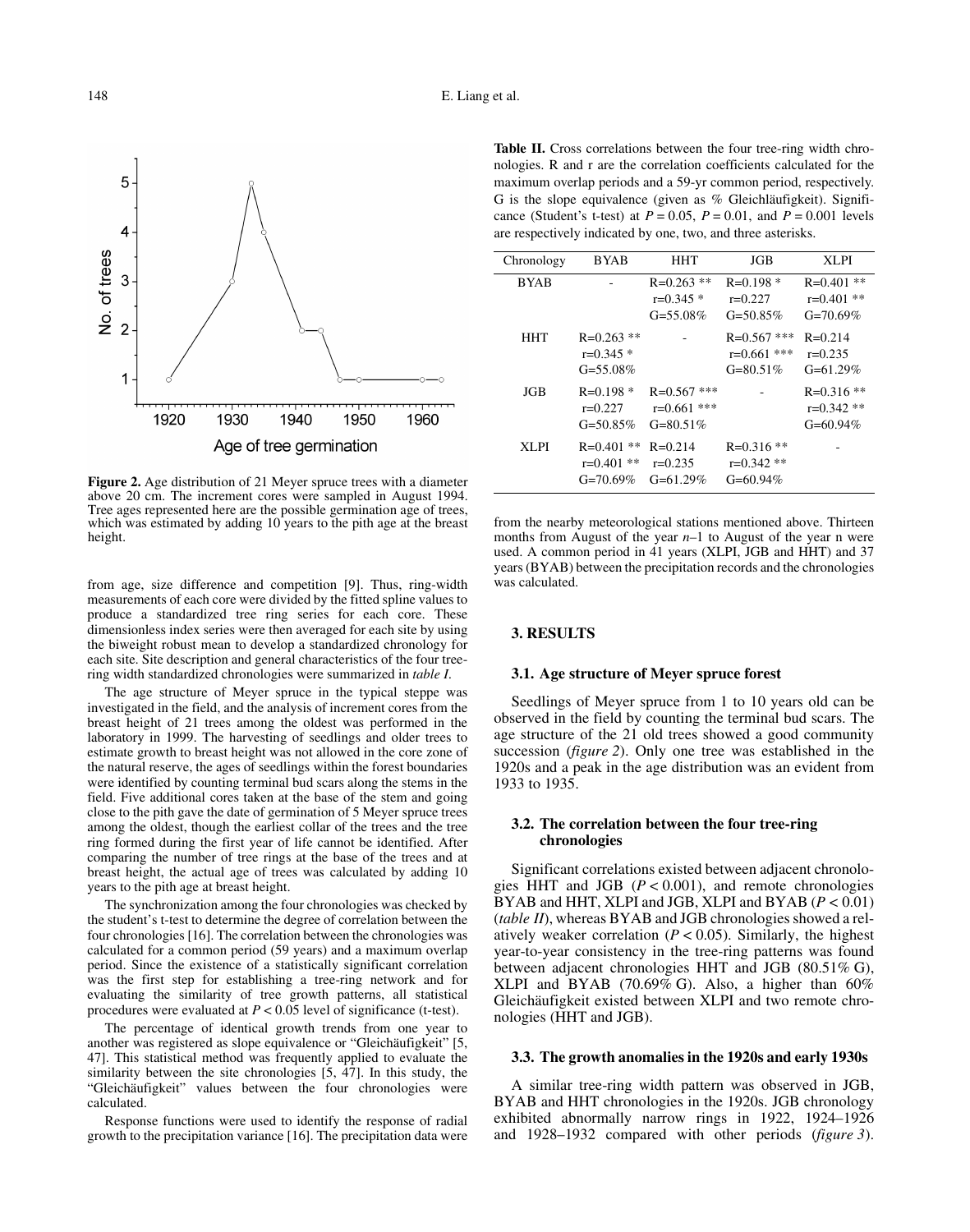

**Figure 3.** Tree-ring width patterns for the four standardized chronologies considered. Three chronologies (JGB, HHT and BYAB) display a significant growth decline from 1922 to 1932: this period is delineated by two vertical lines. The sample depth and the amount of precipitation from August of the year *n*–1 to August of the year *n* were plotted against the chronologies. Here, the seasonal precipitation was divided by a long-term mean values to produce standardized data.

13.11% missing rings were dated from 1922 to 1932 among all 50 cores. Although no missing rings in BYAB chronology were found, a remarkable below-average growth in the years 1922–1924 and 1927–1932 appeared clearly (*figure 3*). Likewise, Chinese pine chronology (HHT) also exhibited a significant growth decrease in the years 1922–1932 (*figure 3*), with 46.08% missing rings from 1928 to 1931.

The re-analysis of tree-ring data showed that about 65%, 58% and 70% of the year-to-year variability in ring-width index of XLPI, BYAB and JGB chronologies could be respectively explained by monthly precipitation for the period ranging from August (year *n*–1) to August of the current year (*n*).

## **4. DICUSSION**

# **4.1. The implication of age structure of Meyer spruce forest**

As this patch of forest has received little attention, no written records on the stand history are available. The investigation carried out by the Chinese Academy of Science in 1996 confirmed the existence of good community succession in this relict forest stand. A recent study also reported that the young age (less than 70 years) of this forest stand was evident [13]. The shape of the histogram of stand age-classes can yield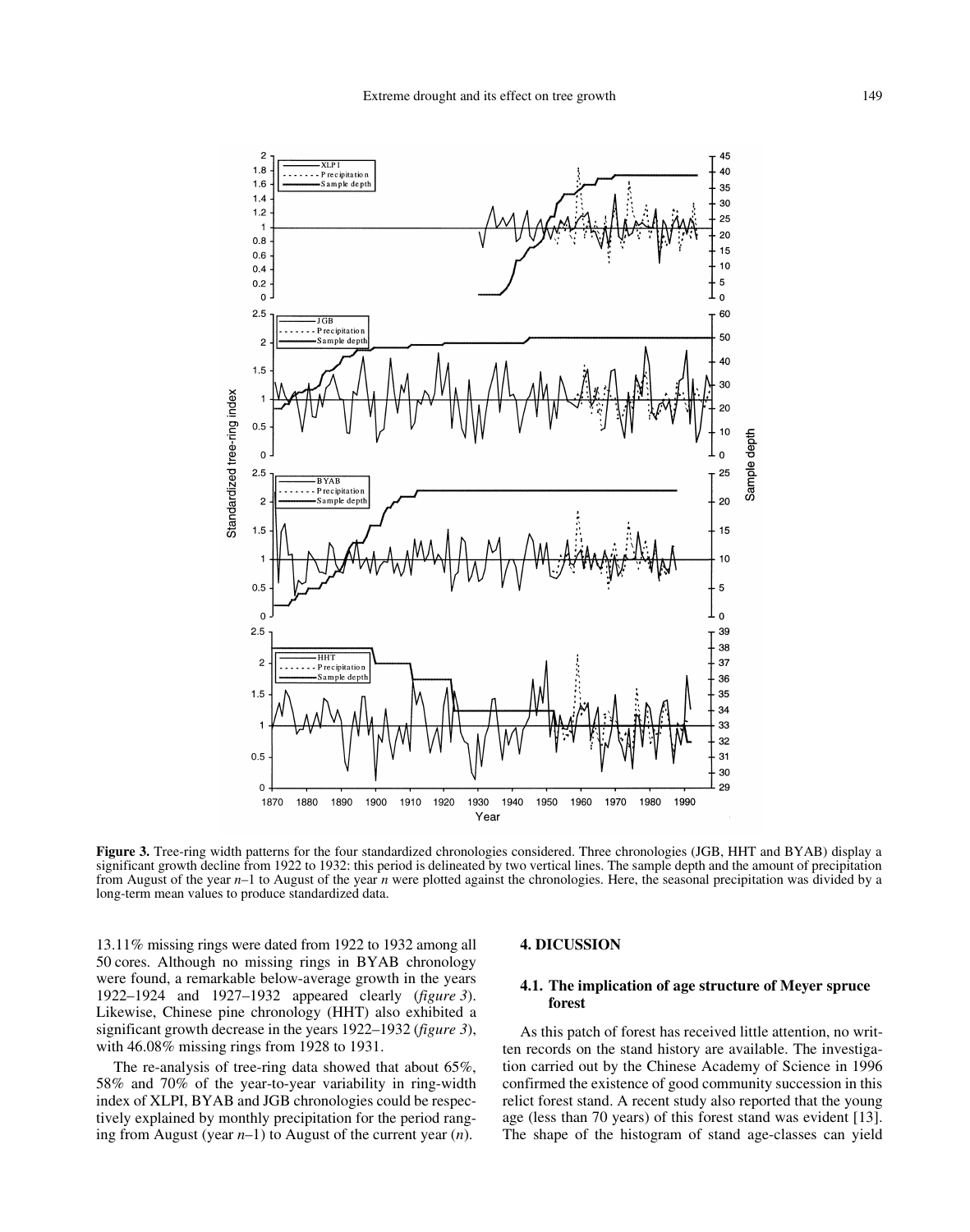insights into the nature of the disturbance regime [31]. Few older Meyer spruce trees dating before 1930 and a static age structure from 1933 to 1935 seems to have been facilitated by a series of major disturbances to this forest stand in the 1920s and early 1930s [25].

#### **4.2. Correlations among the four tree-ring chronologies**

The parallel behaviour of relatively close chronologies (BYAB and XLPI, HHT and JGB) indicated a general regional synchronization of tree-ring variations. BYAB and HHT forest stands were probably affected by mountainous climates, while XLPI and JGB forest stands were more exposed to a semi-arid climate than the two other stands. The significant teleconnection between BYAB and HHT, XLPI and JGB, and the relatively low correlation between BYAB and JGB, HHT and XLPI suggested the influence of a different topography and local microclimate on tree growth.

The statistically significant correlation between tree-ring chronologies also gives us a high degree of confidence in the reliability of chronological crossdating. These forest stands have not been heavily disturbed nor subjected to high pollution levels [12]. Thus, it seems reasonable to use these chronologies as an important resource for examining climate disturbance events. The spatially coherent pattern of tree-ring series among XLPI, JGB and BYAB chronologies suggested that large-scale climate changes over North China were a major determining factor in the tree-ring variations.

## **4.3. The 1920s drought in North China revealed by tree rings**

High-frequency of missing rings in two Chinese pine stands and low-average growth in the Korean spruce stand indicated the incidence of large and deep depressions in the 1920s and the early 1930s. For trees growing in semiarid regions, the width of annual rings is primarily limited by available moisture [4, 15, 19, 26, 27, 34–36, 42, 43, 51, 53]. In this study, a high percent of chronology variance accounted for by the precipitation in the four chronologies also revealed the nature of susceptibility of forest stands to drought disturbance. Thus, the comparatively synchronized growth shocks exhibited by Chinese pine and Korean spruce were probably the outcome of the large-scale severe sustained drought which occurred in the 1920s and early 1930s in North China.

A variety of historical and proxy records provided a reference framework for assessing climatic extremes in the 1920s in North China, although few meteorological records can cover this period. The extreme drought severity in the 1920s was also reported in the reconstruction of precipitation fluctuations using tree rings of *Pinus armandi* in north-central China [21, 48], and of *Pinus sibirica* and *Pinus sylvestris* in Mongolia [23, 41]. The gagged-flow record of the Yellow River in Shanxian showed an 11-yr low-flow period from 1922 to 1932, corresponding to a 7-yr low-flow interval from 1926 to 1932 in Yongding River in Beijing [54]. Daihai Lake in central Inner Mongolia had a surface area of 50 km2 from 1927 to 1929, compared to a normal area of 134 km2 in 1988 [54]. It was noteworthy that drought-induced famines and disease led to the death of a total estimation of 4 million

residents in five provinces including Gansu, Shaanxi, Inner Mongolia, Ningxia Qinghai [54], demonstrating to the intensity and severity of the drought in the 1920s in North China. Archives also demonstrated that this extraordinary drought caused a heavy mortality among old trees, and a substantial loss of domestic livestock in the steppe of eastern Inner Mongolia [57], indicating the extensive influence of the severe persistent drought on the forest and grassland. Overall, converging lines of evidence confirmed the phenomenon deduced from tree-ring analysis that a "worst-case" drought scenario did hit North China in the 1920s and the early 1930s. The 1920s drought has never been exceeded since 1642 [8].

#### **4.4. The probable cause of Meyer spruce mortality**

The paucity of trees dating from the 1920s in this stand and the immediate forest recruitment in the early 1930s was in accordance with the extreme drought event which occurred in the 1920s and with the following drought release in 1933, suggesting that the severe sustained drought was probably the triggering factor for the dieback of the remnant Meyer spruce forest. There were also numerous reports on drought-induced forest mortality [3, 24, 28, 32, 33, 37, 39, 40, 52].

However, tree mortality may result from multiple factors, including human activity, fire suppression, competition, insect infestation, or a combination of these disturbances [22, 45]. Prior to 1950, the Xilin River Basin was still a virgin territory, implying that no direct relationship existed between human activity and forest dieback in the 1920s. Fire is considered to be an important disturbance factor modelling the modern boreal landscape [49]. Sustained drought coinciding with high temperatures was generally conductive to the occurrence of fire [18]. However, one important limitation for fire reconstruction is the inability to detect fire-related information in fixed sandy land. Moreover, fire always occurs in early spring, when the wind is extremely strong. Assuming that fires occurred in the 1920s or early 1930s, the postfire debris in this relatively high elevation stand would have been removed by strong winds. On the other hand, wild fires in semiarid steppe are frequent, but no fire-scarred trees were observed in this forest stand. A concurrent insect attack during a drought period may also predispose the forest to eventual dieback [2]. Surrounded by typical steppe, this patch of Meyer spruce forest showed no evidence of insect infestation in recent decades, though insects attacked the adjacent BYAB site in the 1960s [56]. It is possible that the microclimate and topography in a such isolated forest stand have contributed to the protection of this patch of forest from the interference of fire and insects in the mortality process. Basically, Meyer spruce mortality was most likely to have been driven by extreme drought.

Chinese pine, Meyer spruce and Korean spruce in different forest stands may show considerably different responses to the 1920s drought. Chinese pine presents strong drought adaptations, including deep roots, xeromorphic leaves, low transpiration caused by a high ratio of bound water to free water in the leaves, and early stomata closure in response to drought stress [55]. It covers a wide ecological spectrum from the Loessic hills and semi-arid sandy lands to 1000–2600 m (a.s.l.) mountains in North china [55]. Although Chinese pine in JGB site displayed an apparent growth reduction and high-frequency of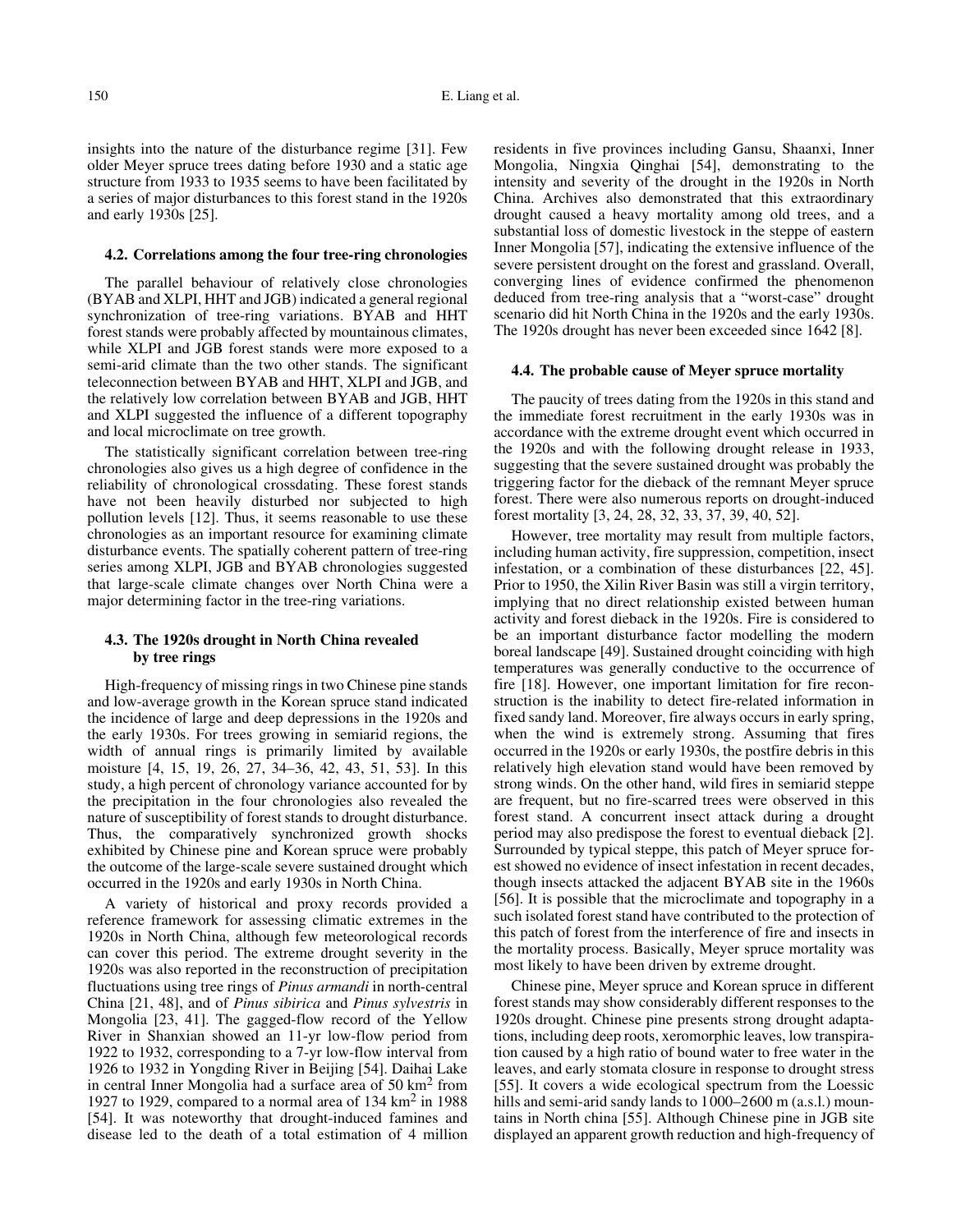missing rings in response to extreme drought in the 1920s and early 1930s, the prolonged drought did not preclude its survival and recovery. On the contrary, the relatively wet and cold climate at BYAB site may mitigate the impacts of a severe drought on the radial growth of Korean spruce. As a remnant species in the typical steppe, Meyer spruce trees are at their limit of survival owing to general low precipitation, which may determine the sensitivity and vulnerability of relic forests to regional precipitation regimes, even of relatively small magnitude and short duration of drought. The dendroclimatic investigation for Meyer spruce carried out in this stand demonstrated that the radial growth of Meyer spruce was significantly correlated with the precipitation from August to October (year *n*–1), and with the precipitation of the current May [30]. Short-term drought from August 1982 to June 1983 had contributed to the formation of extremely narrow rings in 1983 [30]. A severe sustained drought for 7 or 11 consecutive years in the 1920s and the early 1930s would have exacerbated the problems caused by the inherent scarcity of water in the typical steppe. Physiologically, the prolonged soil moisture depletion in combination with generally high temperatures might reduce carbohydrate reserves, increase fine root mortality, cause the defoliation and cessation of cambial activity [1, 29], and eventually predispose drought-sensitive Meyer spruce trees to death. This also implies that tree growth responses to the drought are dependent on tree phenotype and ecological distribution [1, 7, 17, 38, 50].

The strong linkage between tree-ring chronologies sheds light on the perspective of developing a large-scale tree-ring network in North China. Tree-ring analysis with reference to historical records also indicated that the severe sustained drought in the 1920s was the basic cause of the mortality of the drought-sensitive remnant Meyer spruce in typical steppe. The death of trees was the ultimate stage of a positive feedback process triggered by extreme drought. This research provides new insights into the vulnerability and sensitivity of remnant forests to climate change, and is the first step towards understanding the effects of a potential drought induced by global warming on the remnant forest in typical steppe.

**Acknowledgements:** This research was supported by Knowledge Innovation Project of CAS, No. KZCX3-SW-321 and KZCX2-314. We are grateful to Lily Wang and Lei Huang for the helpful suggestions (IGSNRR, CAS), Violaine Lafortune (CEN, Québec) and Olivier Chandioux (Cemagref) for the translation of the French abstract and two anonymous reviewers for their constructive suggestions regarding revision of the manuscript.

#### **REFERENCE**

- [1] Abrams M.D., Ruffner C.M., Morgan T.A., Tree-ring response to drought across species and contrasting sites in the ridge and valley of central Pennsylvania, For. Sci. 44 (1998) 550–558.
- [2] Bergeron Y., Leduc A., Morin H., Joyal C., Balsam fir mortality following the last spruce budworm outbreak in northwestern Québec, Can. J. For. Res. 25 (1995) 1375–1384.
- [3] Bert G.D., Impact of ecological factors, climatic stresses, and pollution on growth and health of Silver fir (*Abies-Alba* Mill) in the Jura Mountains – an ecological and dendrochronological study, Acta Oecologica 14(2) (1993) 229–246.
- [4] Biondi F., Climatic signals in tree-rings of *Fagus-Sylvatica* L from the central Apennines, Italy, Acta Oecologica 14(1) (1993) 57–71.
- [5] Bräuning A., Dendrochronology for the last 1400 years in eastern Tibet, GeoJournal 34 (1994) 75–95.
- [6] Chen Z., Topography and climate of the Xilin River Basin, in: Inner Mongolia Research Station of Academia Sinica (Ed.), Research on Grassland Ecosystem, Science Press, Beijing, Vol. 3, 1988, pp. 13–22. In Chinese with English summary.
- [7] Cherubini P., Piussi P., Schweingruber F.H., Spatiotemporal growth dynamics and disturbances in a subalpine spruce forest in the Alps: a dendroecological reconstruction, Can. J. For. Res. 26 (1996) 991–1001.
- Chinese Academy of Meteorological Science, Yearly charts of dryness/wetness in China for the last 500-year period, China Map Press, Beijing, 1981. In Chinese with English summary.
- [9] Cook E.R., A time series analysis approach to tree-ring standardization, Ph.D. dissertation, University of Arizona, Tucson, 1985.
- [10] Cui H., Liu H., Yao X., The finding of a paleo-spruce timber in Hunshandak sandy land and its paleoecological significance, Sci. China Ser. D. 40 (1997) 599–604.
- [11] Eckstein D., Baillie M.G.L., Egger H., Handbooks for archaeologists, No. 2. Dendrochronological dating. European Science Foundation, Strasbourg, 1984.
- [12] Editing Committee for Vegetation of China, Vegetation of China, Science Press, Beijing, 1980. In Chinese.
- [13] Feng X., Cui H., Tang K., Conkey L.E., Tree-ring  $\delta D$  as an indicator of Asian Monsoon intensity, Quat. Res. 51 (1999) 262–266.
- [14] Foster D.R., Disturbance history, community organization and vegetation dynamics of the old-growth Pisgah Forest, southwestern New Hampshire, USA, J. Ecol. 76 (1988) 105–134.
- [15] Fritts H.C., Relationships of ring widths in arid-site conifers to variations in monthly temperature and precipitation, Ecol. Monograph. 44 (1974) 411–440.
- [16] Fritts H.C., Tree Ring and Climate, Academic Press, London, 1976.
- [17] Graumlich L.J., Response of tree growth to climatic variation in the mixed conifer and deciduous forests of the upper Great lakes region, Can. J. For. Res. 23 (1993) 133–143.
- [18] Grissino-Mayer H.D., Swetnam T.W., Century-scale climate forcing of fire regimes in the American Southwest, Holocene 19  $(2000)$  213–220.
- [19] Gutierrez E., Climate tree-growth relationships for *Pinus uncinata* Ram. in the Spanish pre-Pyrenees, Acta Oecologia 12(2) (1991) 213–225.
- [20] Holmes R.L., Computer-assisted quality control in tree-ring dating and measurement, Tree-Ring Bull. 43 (1983) 69–78.
- [21] Hughes M.K., Wu X., Shao X., Garfin G.M., A preliminary reconstruction of rainfall in North-central China since A.D. 1600 from tree-ring density and width, Quat. Res. 42 (1994) 88–99.
- [22] Innes J.L., Forest decline, Progr. Phys. Geogr. 16 (1992) 1–64.
- [23] Jacoby G.C., D'Arrigo R.D., Pederson N., Buckley B., Dugarjav C., Mijiddorj R., Temperature and precipitation in Mongolia based on dendroclimatic investigations, IAWA J. 20 (1999) 339–350.
- [24] Jenkins M.A., Pallardy S.G., The influence of drought on red oak group species growth and mortality in the Missouri Ozarks, Can. J. For. Res. 25 (1995) 1119–1127.
- [25] Johnson E.A., Miyanishi K., Kleb H., The hazards of interpretation of static age structure as shown by stand reconstructions in a *Pinus contorta* - *Picea engelmannii* forest, J. Ecol. 82 (1994) 923–931.
- [26] Kienast F., Schweingruber F.H., Brräker O.U., Schrär E., Tree-ring studies on conifers along ecological gradients and the potential of single-year analyses, Can. J. For. Res. 17 (1987) 683–696.
- [27] Krause C., Eckstein D., Dendrochronology of roots, Dendrochronologia 11 (1993) 9–23.
- [28] Landmann G., Becker M., Delatour C., Dreyer E., Dupouey J.L., Oak dieback in France: historical and recent records, possible causes, current investigations, in: Bayerische Academie der Wissenschaften (Ed.), Zustand und Gefährdung der Laubwälder, Rundgespräche der Kommission für Ökologie 5, 1993, 97–113.